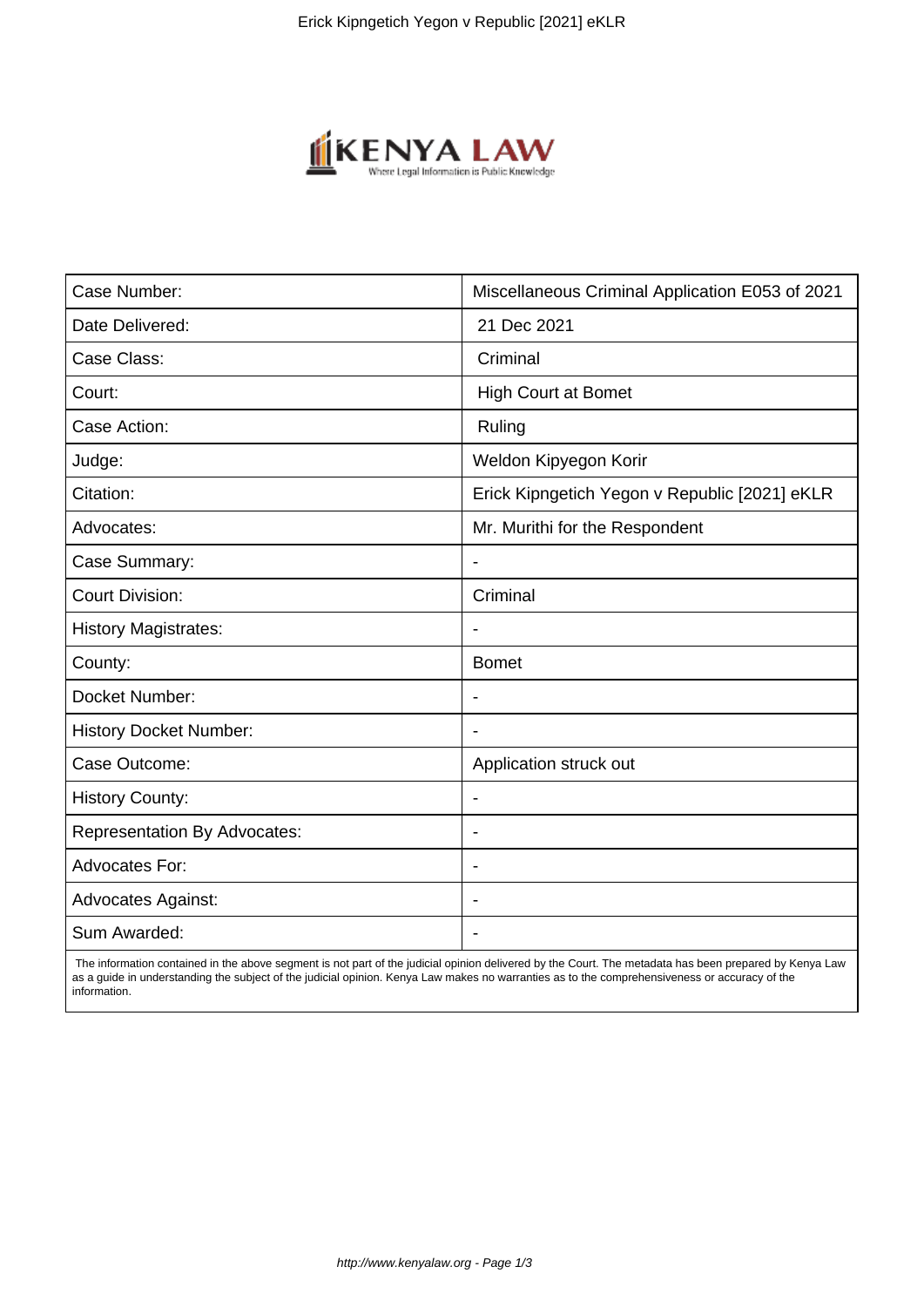Erick Kipngetich Yegon v Republic [2021] eKLR

#### **REPUBLIC OF KENYA**

# **IN THE HIGH COURT OF KENYA**

# **AT BOMET**

#### **MISC. CRIMINAL APPLICATION NO. E053 OF 2021**

## **ERICK KIPNGETICH YEGON...............................APPLICANT**

## **VERSUS**

**REPUBLIC.........................................................................RESPONDENT**

## **RULING**

1. The Applicant Erick Kipngetich Yegon was charged with the offence of murder contrary to Section 203 as read with Section 204 of the Penal Code. The particulars of the charge were that on 18<sup>th</sup> April 2018, at Kapsimba sub-location in Chepalungu Sub-County in Bomet County murdered Gilbert Kipkirui Yegon.

2. The trial proceeded before Muya J. who heard 3 witnesses. When the matter came up for directions before me on 27<sup>th</sup> October 2020, defence Counsel told the court that they wished to enter into plea negotiations with the State. Subsequently the parties filed a Plea Agreement on 9<sup>th</sup> February 2021.

3. The court accepted the agreement and the Accused answered to the lesser charge of manslaughter contrary to Section 202 as read with Section 205 of the Penal Code.

4. The Accused pleaded guilty and was convicted on his own guilty plea. Subsequently after the sentence hearing, the court considered all factors and sentenced the Accused to serve 7 years' imprisonment.

5. The present application filed on  $10<sup>th</sup>$  August 2021 seeks a review of that sentence on the main ground that the sentence did not take into consideration or include the 3 years the Accused had spent in pre-trial custody. The application is stated to be brought under Section 137 (i) Sub-Section 2 (a) and Section 333 of the Criminal Procedure Code.

6. This court being the court that convicted and sentenced the Applicant has no power to reconsider the sentence. It is now *functus officio*. The recourse that the Applicant has is to the court of Appeal. For the comfort of the Applicant however, this court in delivering sentence dated  $29<sup>th</sup>$  July 2021 stated that:

#### *"(16) In the end, I sentence the Accused to serve 7 years imprisonment from today. In sentencing the Accused, I have taken into account the time he has already spent in pre-trial custody."*

7. I agree with the holding of Lesiit J. (as she then was) in in **Moses Otieno Dola V. R, Criminal Revision Case No. 193 of 2019, (2021) eKLR** where on considering a similar application held that:-

*"The sentence in this case was imposed by Lagat-Korir, J, a court of parallel jurisdiction, which was the trial court in this matter. That means that if the Applicant was aggrieved in the manner in which the period he spent in custody before sentence was considered, or not, his recourse is not before this court. His grievance should be addressed on appeal before the Court of Appeal.*

*He cannot return back to this same court to consider his grievance, for two reasons. First and foremost, it is this court which*